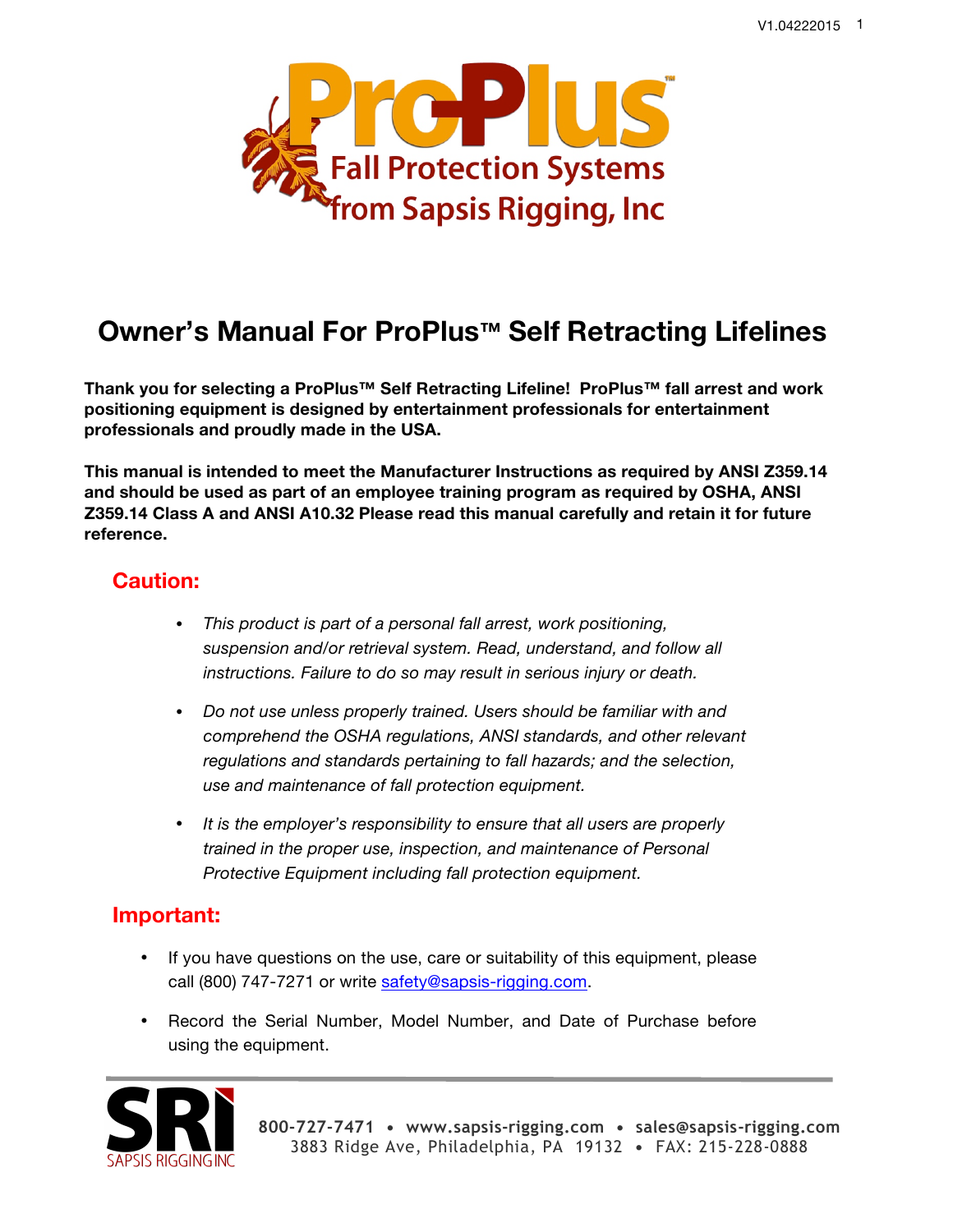# **General Requirements for Fall Arrest Equipment**

- Users shall be provided with all instructions and warnings. These warnings and instructions must be read and understood prior to using the equipment.
- ProPlus™ Self Retracting Lifelines (SRLs) are Personal Protective Equipment (PPE) components used in personal fall arrest systems (PFAS). SRLs are to be used in situations where worker mobility and fall protection is needed. Never use any PPE for purposes other than what it was designed and intended.
- This device must only be installed and used by trained personnel. User must be aware of operating characteristics, application limits, and consequences of improper use.
- Users must be physically and mentally fit, in good health, and must not have a medical history of conditions that could be aggravated by a fall. Users should not be under the influence of alcohol or drugs that may impair their performance. Pregnant women and minors should not use this product.
- Each ProPlus™ SRL conforms to ANSI Z359.14 and A10.32. Users should reference ANSI Z359 standards, OSHA regulations, and any other applicable regulatory standards pertaining to occupational safety.
- All equipment must be inspected prior to each and every use.
- A Competent Person should ensure system compatibility to eliminate the potential for accidental disengagement.
- Equipment should not be altered in any way. Repairs or modifications should be performed only by the equipment manufacturer or persons authorized by the manufacturer.
- Any products exhibiting deformities, unusual wear, deterioration, or not passing inspection should be immediately removed from service.
- Any products subjected to fall arresting forces must be immediately removed from service.
- Fall arrest systems should be rigged to limit the free fall distance to 6' or less and ensure that no lower level is struck.
- Fall arrest systems, when stopping a fall, should limit the exposure of the technician to a maximum arresting force of 900 Ibs. or less.
- A rescue plan and the means at hand to implement it when using this equipment is required. We recommend the ProPlus™ Rescue Kit.
- Always check for obstructions below the work area to make sure the potential fall path is clear. Remember that shock-absorbers can elongate up to 3'-6".
- Environmental hazards should be considered when selecting fall protection equipment.
- Equipment should not be exposed to chemicals that may have a damaging effect. Consult the manufacturer if there is any doubt.
- All synthetic materials should be protected from slag, hot sparks, open flames, or other heat sources. Polyester suffers permanent damage at 180°F/82°C
- This product should not be used around moving machinery, electrical hazards, sharp edges, and abrasive surfaces.
- The maximum live load is 310 Ibs. unless otherwise labeled. The maximum live load includes the technician, clothing, tools, etc.
- No more than one worker may connect to a single SRL for fall arrest at a time.

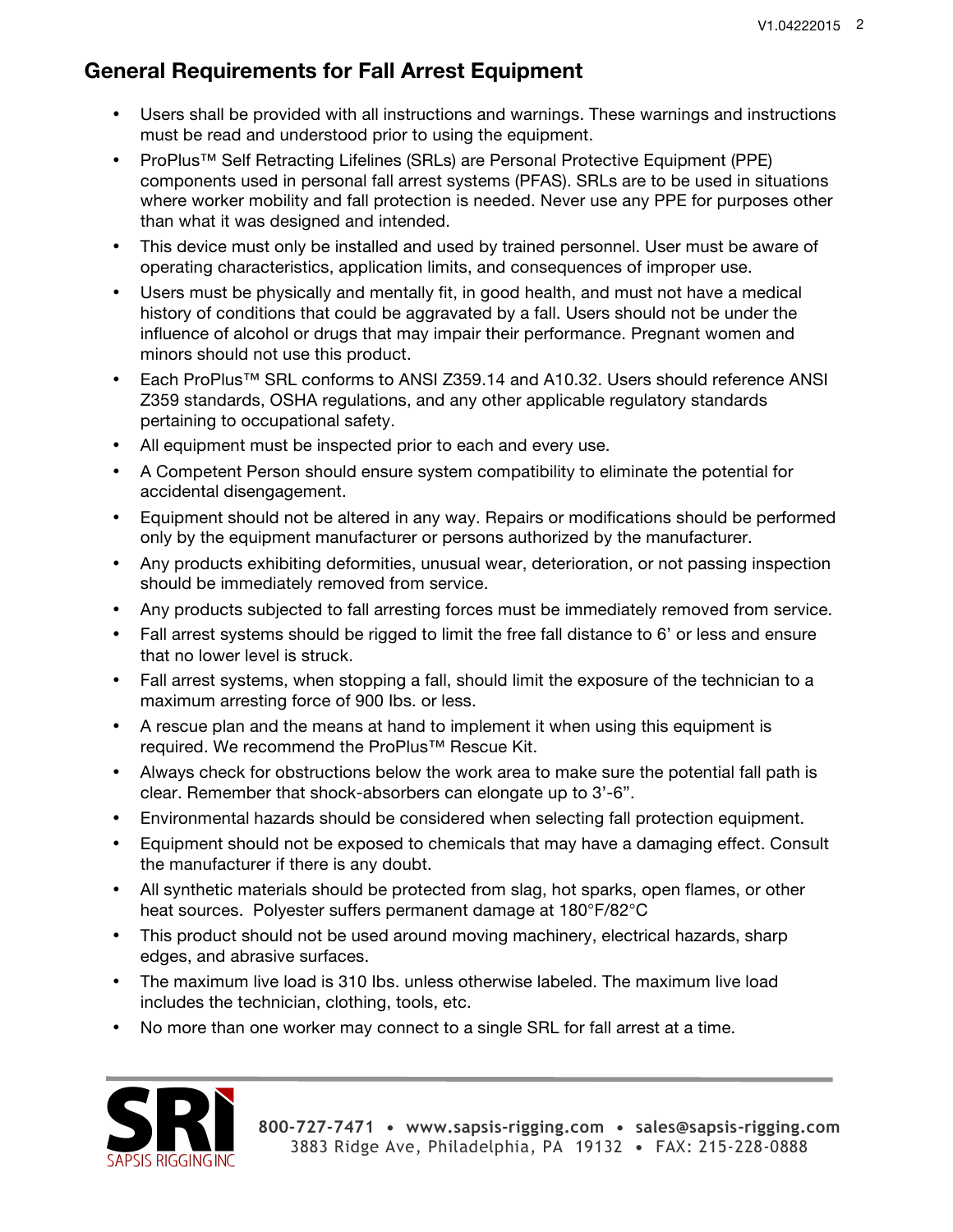# **Body Wear Warnings**

- Fall arrest connecting devices should be attached to the dorsal (upper back) D-ring of a full body harness.
- Sternum (upper front) D-rings may be used for fall arrest but only under specific conditions and only when the fall distance is limited to no more than 2 ft.
- Read, understand, and follow all instructions supplied with equipment to be used with this product.
- Ensure all buckles are properly secured and all straps are connected and adjusted to provide a snug fit.
- Only use a full body harness for fall arrest. Never use a body belt or chest harness for fall arrest.

# **Connecting Devices Warnings**

- **Do** tie off in a manner that will limit the free fall to the shortest possible distance (6 ft max.) and ensure that a lower level will not be struck should a fall occur. Note that shockabsorbers can elongate up to 3´-6¨ This additional elongation must be considered when choosing a tie-off point location
- **Do not** use lanyards or lifelines with non-locking snaphooks or connectors.
- Always visually check to ensure the snaphooks freely engage the D-rlng or anchorage point, and that its keepers are completely closed and locked, and are never load bearing.
- **Do not** attach multiple lanyards or lifelines together or tie them back onto themselves (choke connection) unless they are specifically designed for such a connection.
- **Do not** allow synthetic materials to come in contact with high temperature surfaces, welding, heat sources, electrical hazards, lighting equipment or moving machinery.
- **Do not** tie knots in lanyards and lifelines or wrap them around sharp, rough edges, or small diameter structural members.
- Never tie off to an object that is not compatible. Make sure that snaphook keepers are never load bearing.
- Never allow a lanyard or lifeline to pass under or around the user's arms, legs, torso or head.

# **Anchorage Warnings**

- Anchorages should maintain a minimum tensile strength of 5000 Ibs. per worker, or be designed, installed and used as part of system which maintains a design factor of at least 2:1 under the supervision of a qualified person.
- The anchorage point should be compatible with the connecting device (snaphook or carabiner) and should not be capable of causing a load to be applied to the keepers. Never use an anchorage point that will not allow the snaphook or carabiner to close.

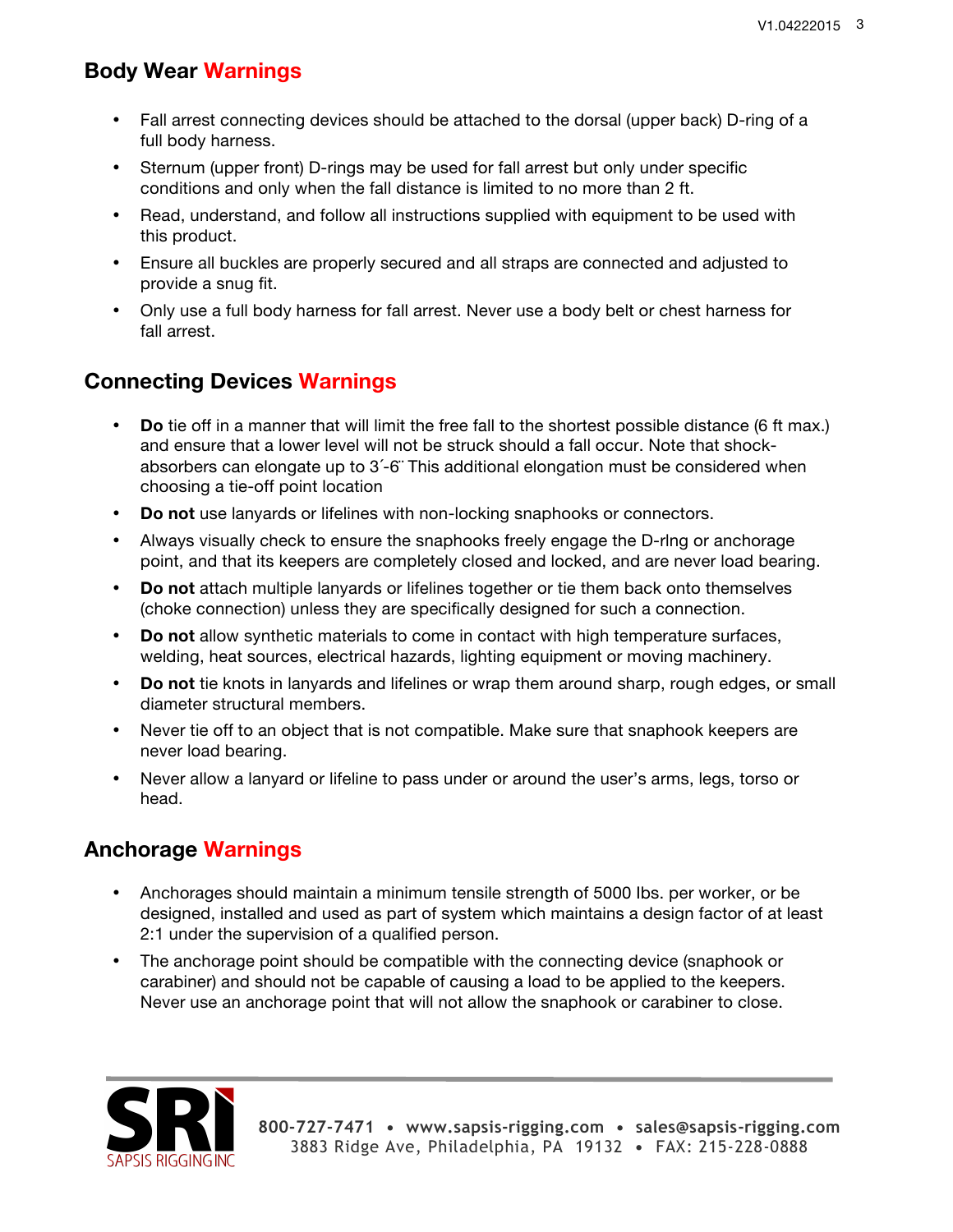## **Use of Self Retracting Lifelines**

- A full body harness with dorsal D-ring should be used with Self Retracting Lifelines (SRL.) Under certain circumstances, the sternum (upper front) D-rings may be used for fall arrest but only when the fall distance is limited to no more than 2 ft.
- NEVER use a body belt for fall protection. See OSHA 1926.502 for guidelines.
- A connector is considered to be compatible with the connecting element when the interlinking parts will not cause the gate mechanism to open or apply force to the gate mechanism regardless of the orientation. Ensure that roll-out cannot occur. Do not use any non-locking snap hooks. Do not use any connector that is not compatible.
- The self retractable lifeline will extend and retract the full length of the lifeline while keeping some tension on the line.
- If a fall occurs, the self retractable lifeline will arrest the fall and absorb much of the energy created during the fall.
- Retractable lifelines, when installed properly, will limit the free fall distance to 2 feet or less.
- Sloped/horizontal applications will greatly affect the free fall distance and should be avoided.
- A swing fall application will also increase the vertical free fall distance and should be avoided.
- Never knot, clamp, or fix the lifeline in a stationary position.
- Do not allow slack in the lifeline.
- The lifeline should be taut between the bottom of the housing and the connection to the user.
- Avoid situations where the lifeline can become entangled with other objects or workers.
- The lifeline should never be allowed to come under, around, or between the user's legs or around any appendage.
- Do not attach a lanyard or other lifeline to the retractable to extend the length of the lifeline.
- Conditions in the surrounding environments can cause damage and may affect the performance of the product. Use in these environments may require more frequent inspections and service. Such environments may include; chemical hazards, elevated temperatures, electrical hazards (always avoid contact with electrical hazards), corrosive environments, etc.
- Do not allow the lifeline to come into contact with anything that will damage the lifeline including sharp, abrasive, or rough; nor high temperature surfaces, welding, heat sources; nor electrical hazards or moving machinery.
- Please contact Sapsis Rigging, Inc. with any questions about free fall distance, hostile environments, or connector compatibility.

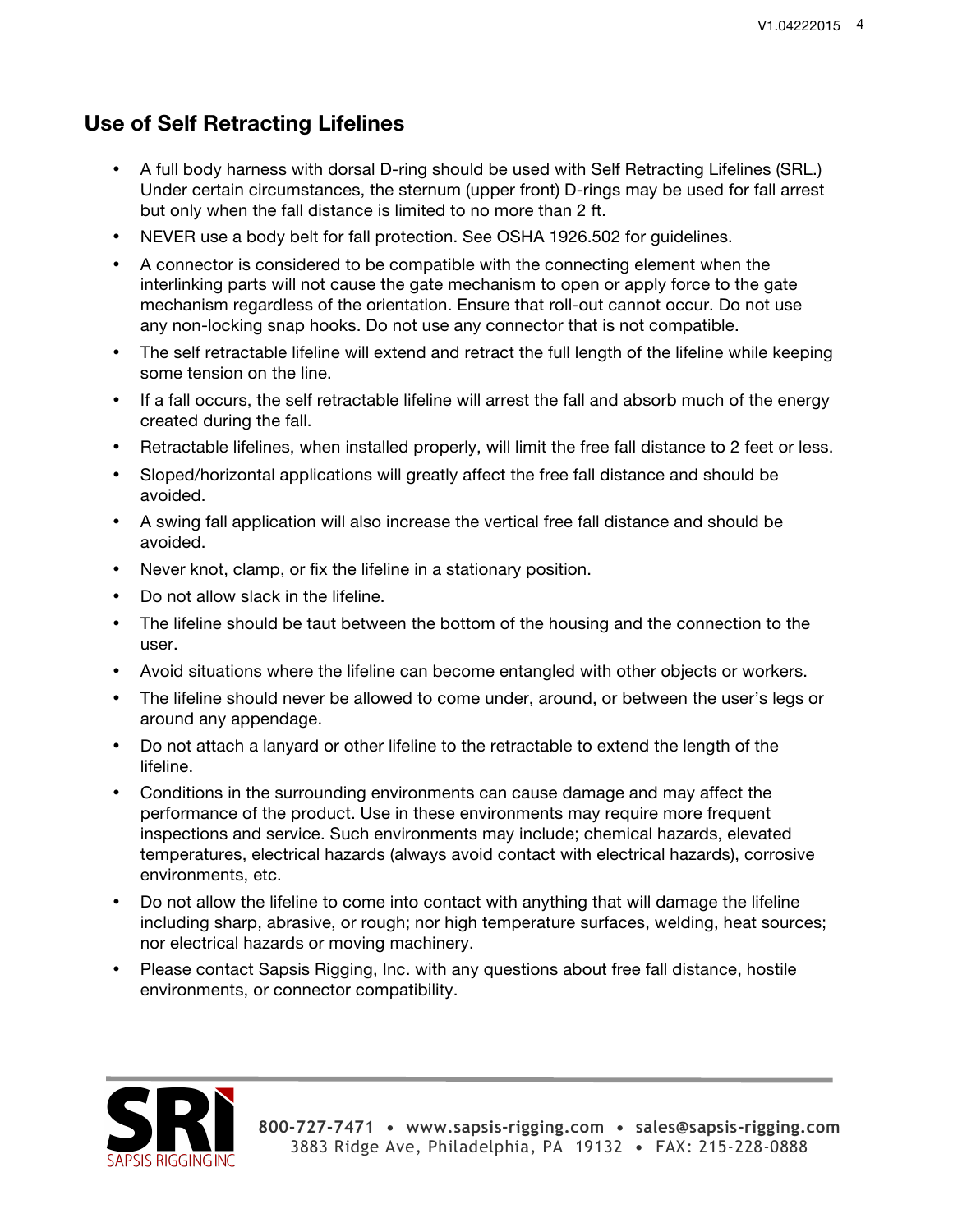## **Inspection**

**Important:** Fall Protection equipment must be inspected by the worker before each use. Any equipment failing inspection should immediately be removed from service unless deemed useable by a Competent Person.

**Important:** ProPlus™ Self Retracting Lifelines using wire rope can only be serviced by Sapsis Rigging, Inc.

**Important:** Any equipment involved in a fall arrest incident should be immediately tagged and removed from service. Consult your employer for further action.

**Important:** Recommended life expectancy is 5 years from first date of use.

- **Do not** remove the labels.
- **Do not** alter this equipment in any way without written permission from SRI.
- **Do not** use this equipment if it is damaged in any way.
- **Do not** use this equipment if there are any missing parts.
- **Do** have a Qualified Person inspect this device on at least an annual basis. ProPlus™ Self Retracting Lifelines with wire rope can only be serviced by Sapsis Rigging, Inc. Use in abusive environments will necessitate more frequent inspections by a Qualified Person.
- **Do** inspect this equipment thoroughly prior to each use. Check the device and connections for loose fasteners, bent, cracked, distorted, worn, malfunctioning or damaged parts. Check the lifeline for cuts, frays, burns, worn or otherwise damaged areas. Check the working end of the lifeline to insure all stitching is in place and fixed properly with the shock absorber and the locking snap.
- **Do** inspect the lifeline by fully extending it and looking for any damage, cuts, abrasions, wear, frays ore burns. Do inspect the termination of the lifeline to the shock absorber to ensure there are no lose stitches. DO inspect the shock absorber to ensure it has not been deployed and is fully enclosed in the pack. Ensure the gates of the snap are working properly and fully lock and close. Do slowly let all of the lifeline retract into the device. It should retract smoothly and without hesitation.
- **Do** pull out approximately two feet of lifeline. While holding the lifeline above the shock absorber, give the lifeline a sharp, quick pull. The unit should lock up and remain locked up. There should be no slippage of the braking mechanism and no more lifeline will come out of the device. Once tension is released from the lifeline, the unit should return to its retractable mode.
- **Do** Inspect the housing for loose or missing rivets. Inspect the housing for cracks, dents, bends, distortions, or any other damage. The labels and warnings should be fully present and legible. Inspect all connectors for damage and proper function. Housing swivel should rotate. If it is unable to, then the unit has likely been in a Fall Arrest situation.